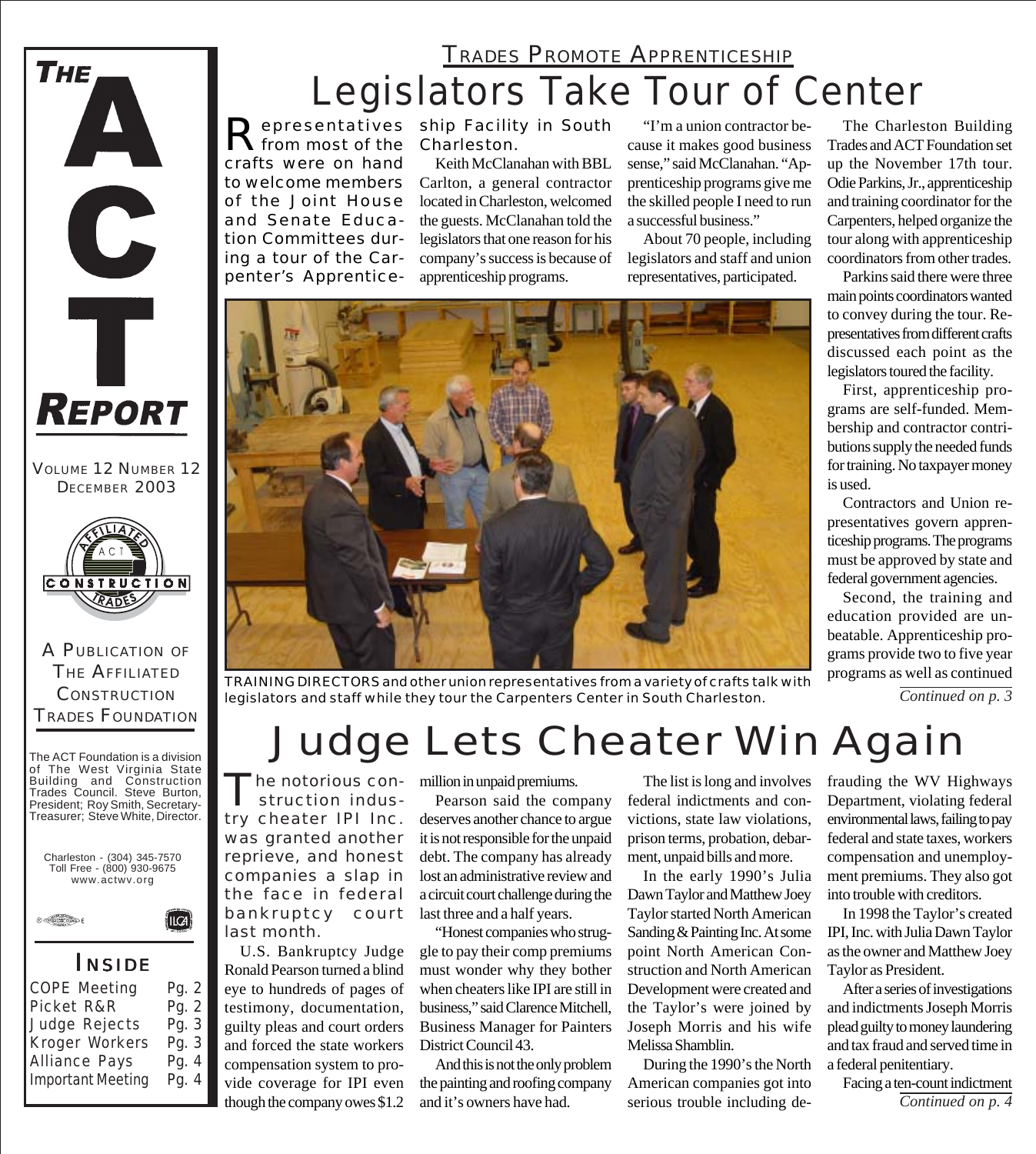PAGE 2 *THE ACT REPORT* DECEMBER 2003

## COPE Interviews Candidates For Governor TRADES ENDORSE DELEGATE JOE DELONG FOR SECRETARY OF STATE

The WV State Building Trades Executive Council endorsed Delegate Joe DeLong for Secretary of State at it's November board meeting.

DeLong is from Hancock County. He is currently a member of the WV House of Delegates.

"Delegate DeLong has an excellent voting record on labor issues," says Roy Smith, Secretary Treasurer of the WV State Building Trades.

Usually the Executive Council does not endorse candidates for

political office. There already is a international unions and councils. body charged to make endorsements.

The AFL-CIO's Committee on Political Education (COPE) considers the governor's race and state senate and house races.

state race.

In other election news, COPE met on December 14th to inter-

the COPE delegates have to agree. If COPE takes no action, local unions and councils can make their

 $\sim$ 

COPE is interviewing for Governor earlier than usual this year. The deadline for filing to run for office is not until January

own choices.

31st at midnight. However, because there is already so much activity in the race, COPE has decided to start the process now.

The North Central Building

Trades, the Upper Ohio Valley Building Trades and the Parkersburg-Marietta Building Trades have all passed motions endorsing current Secretary of State Joe Manchin for Governor.

"Manchin most cares for the working man and woman," said Bill Dean, president of the Upper Ohio Valley Trades and Business Manager for Iron Workers Local 549.

The Councils also endorsed Delegate Joe DeLong for Secretary of State. Dean says of DeLong, "Joe has done a good job for labor in the House. He has always been good for working people."

*"JOE DELONG HAS DONE A GOOD JOB FOR LABOR IN THE HOUSE. HE HAS ALWAYS BEEN GOOD FOR WORKING PEOPLE."*

BILL DEAN PRESIDENT, UPPER OHIO VALLEY TRADES AND BUSINESS MANAGER, IRON WORKERS LOCAL 549

However, COPE does not typically endorse in the secretary of COPE members include re-

presentatives from all affiliated

view candidates in the race for Governor. The ACT Report goes to press before the results of the meeting are known.

To endorse a candidate, 2/3's of

# Operators and Laborers Picket R&R Pipeline

The Laborers and Operating Engineers have joined forces against R&R Pipeline, a pipeline distribution company. The campaign began in August.

According to Joe Bowen, Organizer for the WV Laborers, R&R Pipeline pays employees substandard wages and provides no benefits.

Union members are picketing at worksites and at the warehouse in Wood County. Newark, Ohio based R&R has been hard to find. Bowen says that the company "keeps relocating so that we can't find them."

The organizers of the R&R Pipeline campaign are waiting on several pending complaints. Donnie Huff, organizing director for I.U.O.E. Local 132, filed a complaint with the US Department of Labor in October.

The complaint alleges that the WV Department of Highways should have paid prevailing wage rates when they had Dominion relocate some of their pipelines. The pipelines were relocated as part of a major highway project.

Instead of going out to public bid and paying prevailing wage rates Dominion hired R&R Pipeline. R&R did not pay the workers on that project prevailing wages.

According to Huff, "If federal and state money is used, all work should be bid and done under prevailing rates. Are they just moving taxpayer money around to avoid paying decent wages?"

Many R&R employees are interested in joining a union. Bowen says, "Those employees have been penalized and intimidated."

Intimidation such as when an R&R supporter brought out a shotgun at one of the picket lines.

However, Bowen says the Union message is reaching R&R workers. "We are demanding that R&R Pipeline improve working conditions and provide better wages and benefits," said Bowen. "Who could be against

those improvements?"

Huff has also filed five Unfair Labor Practice Charges against R&R Pipeline with the National Relations Labor Board. As Huff says, "The reason for the campaign against R&R is that they are in blatant violation of the National Labor Relations Act."

R&R Pipeline works on small-diameter pipelines. It has projects all over central West Representative, I.U.O.E Local Virginia.

R& R has a blanket contract with Dominion, one of the nation's largest energy producers. R&R's contract with Dominion expires Spring,

2004.

Bo Rogers, Special Pipeline 132, believes "the answer is for R&R Pipeline to become a Union Signatory Contractor. Then workers will have better working conditions and receive better wages and benefits."



WALKING THE PICKET in front of R&R's shop in Williamstown are (from left) Brian Wollard, Joe Bowen, Kenny Bailey, all from Laborers Local 1085 and Donnie Huff, Operating Engineers 132.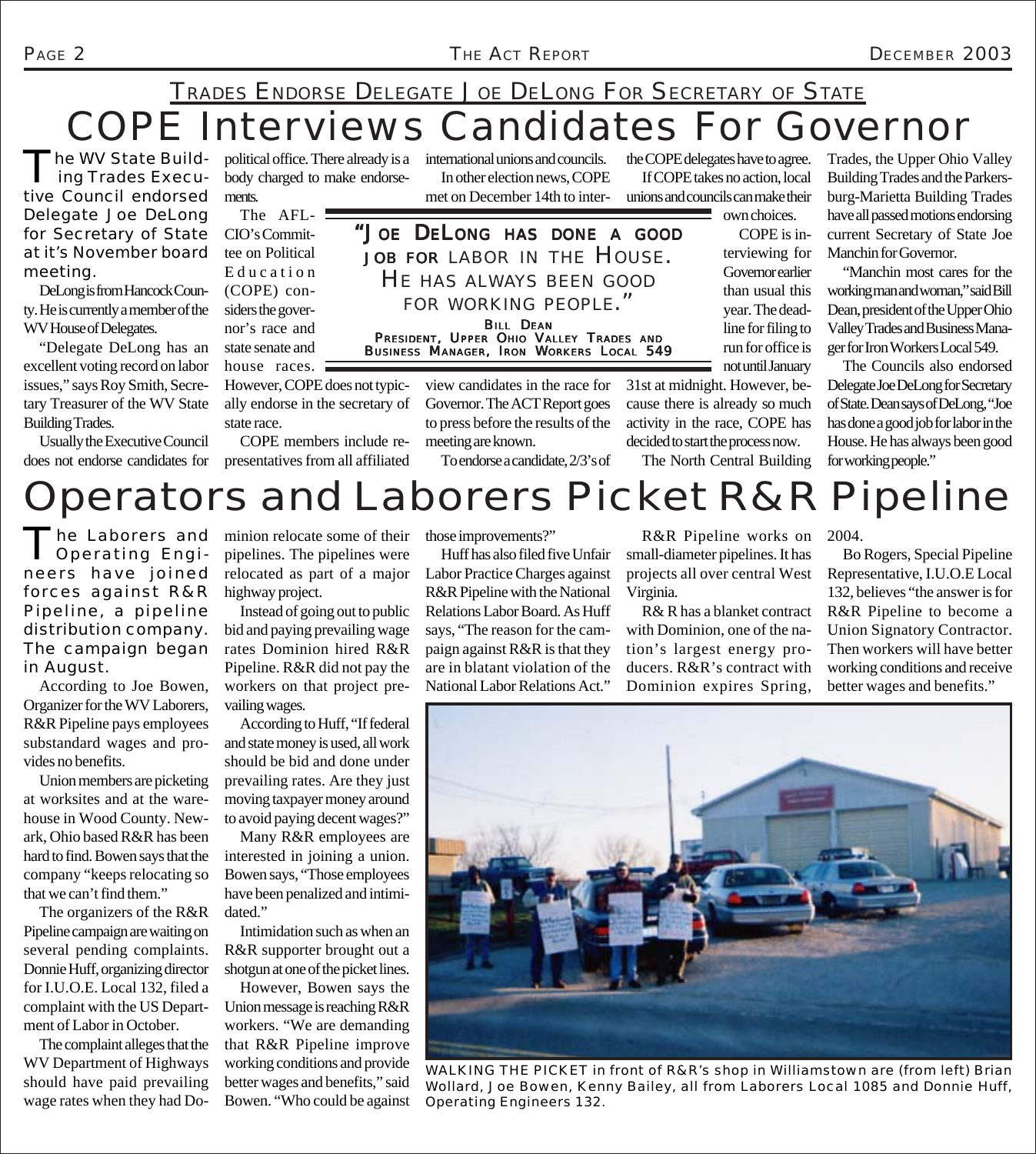# Judge Rejects ACT's Request for Injunction

Kanawha County<br>Judge denied denied ACT's request for an injunction to prevent an illegal grant of state funds to a Wayne County project.

At issue was the way the state economic development grant committee has approved almost one million dollars to help Sogefi, an Italian parts manufacturer.

In order to receive grant money a company must have a public partner. Sogefi claims to, but does not.

Our Jobs, Our Children, Our Future Inc., also known as HADCO, was the first partner listed with Sogefi. But they also claim not to be a public agency.

So the Wayne County Com-

mission was then listed as the public agency.

However this switch was done after the legal time limit to change had expired.

Also, ACT attorneys have sworn depositions from all three Wayne County Commissioners claiming they had little or nothing to do with the project.

So again, in violation of state law, another public partner was found. The latest is the Wayne County Economic Development Authority.

When ACT filed a Freedom of Information Act regarding the Wayne County EDA, it claimed not to be a public agency.

ACT was asking that the bonds be issued, but that the Sogefi project be excluded. The Court denied ACT's request.

"We had to show irreparable harm and that is a tough standard to meet," says Steve White, ACT Director.

"We lost our request for an injunction but this is not over. We will have our day in court and we have clear and convincing evidence against Sogefi."

Governor Bob Wise announced the Wayne County project with much fanfare in early November 2002. The Tri-State Building Trades picketed the project because of violations in both public bidding and prevailing wage laws.

### UNION TRADES FEDERAL CREDIT UNION

### **"Christmas Loan Special"**

7% APR 10 Month Payback \$1,500 maximum with approved credit Plan now for Christmas 2004 with a Christmas Club at UTFCU Extended Through January 31, 2004 THE CREDIT UNION WISHES YOU A HAPPY HOLIDAY SEASON

### **New Expanded Hours**

Charleston - M-F 8:30 – 4:30, Sat. 9:00 am to Noon 344-0194 or toll free 1-800-450-8530

Parkersburg - M-F 8:30 to 4:30, Thursday until 6:00 pm. 485-1421 or toll free 888-524-1421

## State Building Trades Support Kroger Workers **HEALTH CARE KEY FOR ALL**

The WV State Build-<br>ing Trades Executive Board voted to contribute \$5,000 to the Kroger workers strike fund.

"This is a fight that effects us all," said Ronnie Burdette, Business Manager of Operating Engineers Local 132. "Health care is a major issue for everyone and the Kroger workers are on the frontlines."

An initial contribution of \$2,000 was made and a \$1000 pledged for each of the next three months.

Much of the discussion centered on Wal-Mart as much as the Kroger's strike.

"It's a real shame that Wal-Mart, West Virginia's biggest employer, is setting such a low standard for healthcare in this state," said George Pinkerman, Business Manager of Boilermakers Local 667.

According to the United Food and Commercial Workers, AFL-CIO, more than two-thirds of Wal-Mart employees cannot afford to participate in the company health plan.

Wal-Mart employees typically make \$8.00/hour working 32 hours/week.

The cost for comprehensive family coverage is about \$125 every two weeks. If most employees only make about \$1,000/month, they cannot afford \$250/month or 25% of their gross income for healthcare. Most Wal-Mart families are also eligible for food stamps or other welfare programs.

The Trades are already familiar with Wal-Mart's poor track record on construction because of their long history of using illegal workers to build their stores in West Virginia.

Union workers are also struggling with healthcare issues. Costs are increasing and benefits are decreasing. "Our healthcare costs continue to rise as we have to pay for the growing number of uninsured," said Burdette.

## *Tour of Center*

### *CONTINUED FROM P. 1*

education. The high standard of training is geared toward adults. Coordinators also work with higher education on degree programs where apprenticeship graduates are awarded college credit for their apprenticeship that can be applied toward an Associates Degree.

Third, apprentices are selected on skill and aptitude. Selection is governed by Apprenticeship Standards, which are approved by the Federal Department of Labor/Bureau of Apprenticeship and Training.

Applicants must have basic skills in math and reading to be considered.

"I think it was a very positive and successful event," said Bert McDermitt, Organizer for IBEW 466.

"Most people do not know about our apprenticeship and

training programs and this was a great opportunity to tell our elected officials about our programs."

Tour organizers also wanted to make one other thing clear: apprenticeship programs are "joint" programs. According to Parkins, this means, "the Union is not out there operating on its own. We work with contractors to supply our industry with quality labor. It is by these ties that we are able to offer such high-grade training. Without them, our program would suffer."

Senator Robert Plymale, D-Wayne, is Chairman of the Senate Education Committee and helped set up the tour.

"I was impressed with both the facility and the many skills each craft representative explained for their respective programs," said Plymale. "I look forward to seeking opportunities where we can work together with these programs in the future."